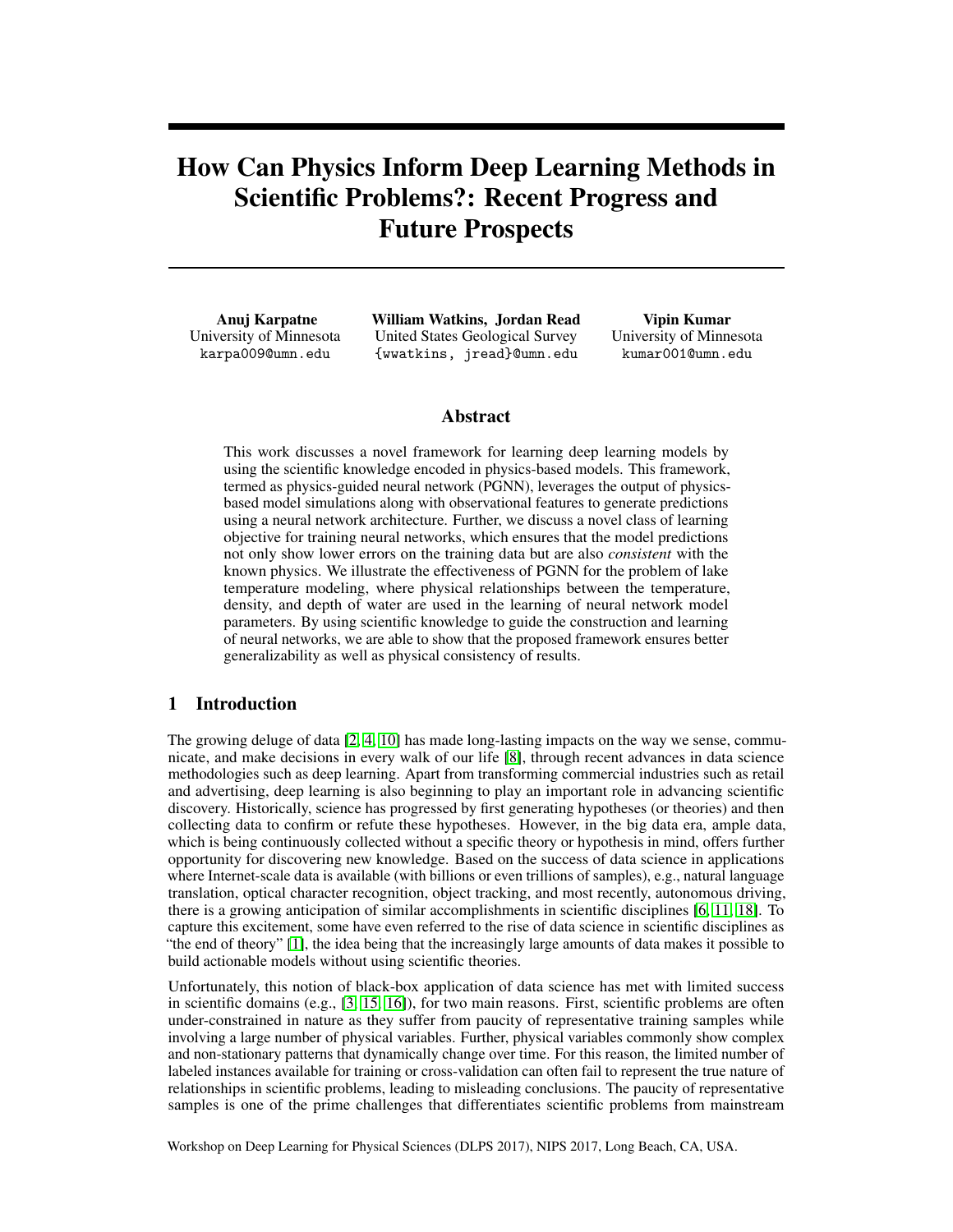

<span id="page-1-0"></span>Figure 1: A representation of knowledge discovery methods in scientific applications. The  $x$ -axis measures the use of data while the y-axis measures the use of scientific knowledge. Theory-guided data science explores the space of knowledge discovery that makes ample use of the available data while being observant of the underlying scientific knowledge.

problems involving Internet-scale data such as language translation or object recognition, where large volumes of labeled or unlabeled data have been critical in the success of recent advancements in data science such as deep learning. Second, while a common end-goal in data science is the generation of actionable models, the process of knowledge discovery in scientific domains does not end at that. Rather, it is the translation of learned patterns and relationships to *interpretable* theories and hypotheses that leads to advancement of scientific knowledge, e.g., by explaining or discovering the physical cause-effect mechanisms between variables. Hence, even if a black-box model achieves somewhat more accurate performance but lacks the ability to deliver a mechanistic understanding of the underlying processes, it cannot be used as a basis for subsequent scientific developments. Further, an interpretable model, that is grounded by explainable theories, stands a better chance at safeguarding against the learning of spurious patterns from the data that lead to non-generalizable performance. This is especially important when dealing with problems that are critical in nature and associated with high risks (e.g., healthcare).

An alternate approach to black-box models for knowledge discovery is theory-based models, which are founded on core scientific principles and strive to advance our understanding of the physical world by learning explainable relationships between input and output variables. These models can range from solving closed-form equations (e.g. using Navier–Stokes equation for studying laminar flow) to running computational simulations of dynamical systems (e.g. the use of numerical models in climate science, hydrology, and turbulence modeling). However, a number of theory-based models use parameterized forms of approximations for representing complex physical processes that are either not fully understood or cannot be solved using computationally tractable methods. Calibrating the parameters in theory-based models is a challenging task because of the combinatorial nature of the search space. In particular, this can result in the learning of over-complex models that lead to incorrect insights even if they appear interpretable at a first glance. For example, these and other challenges in modeling hydrological processes using state-of-the-art theory-based models were the subject of a series of debate papers in Water Resources Research (WRR) [\[7,](#page-3-8) [14,](#page-4-3) [17\]](#page-4-4).

Hence, neither a data-only nor a theory-only approach can be considered sufficient for knowledge discovery in complex scientific applications. Instead, there is a need to explore the continuum between theory-based and data science models, where both scientific theory and data are used in a synergistic manner. This is the paradigm of *theory-guided data science* (TGDS) [\[12\]](#page-4-5) that attempts to address the shortcomings of data-only and theory-only models by seamlessly blending scientific knowledge in data science models (see Figure [1\)](#page-1-0). By integrating scientific knowledge in data science models, TGDS aims to learn patterns and models that have a sufficient grounding in physical principles and thus have a better chance to represent causative relationships. TGDS further attempts to achieve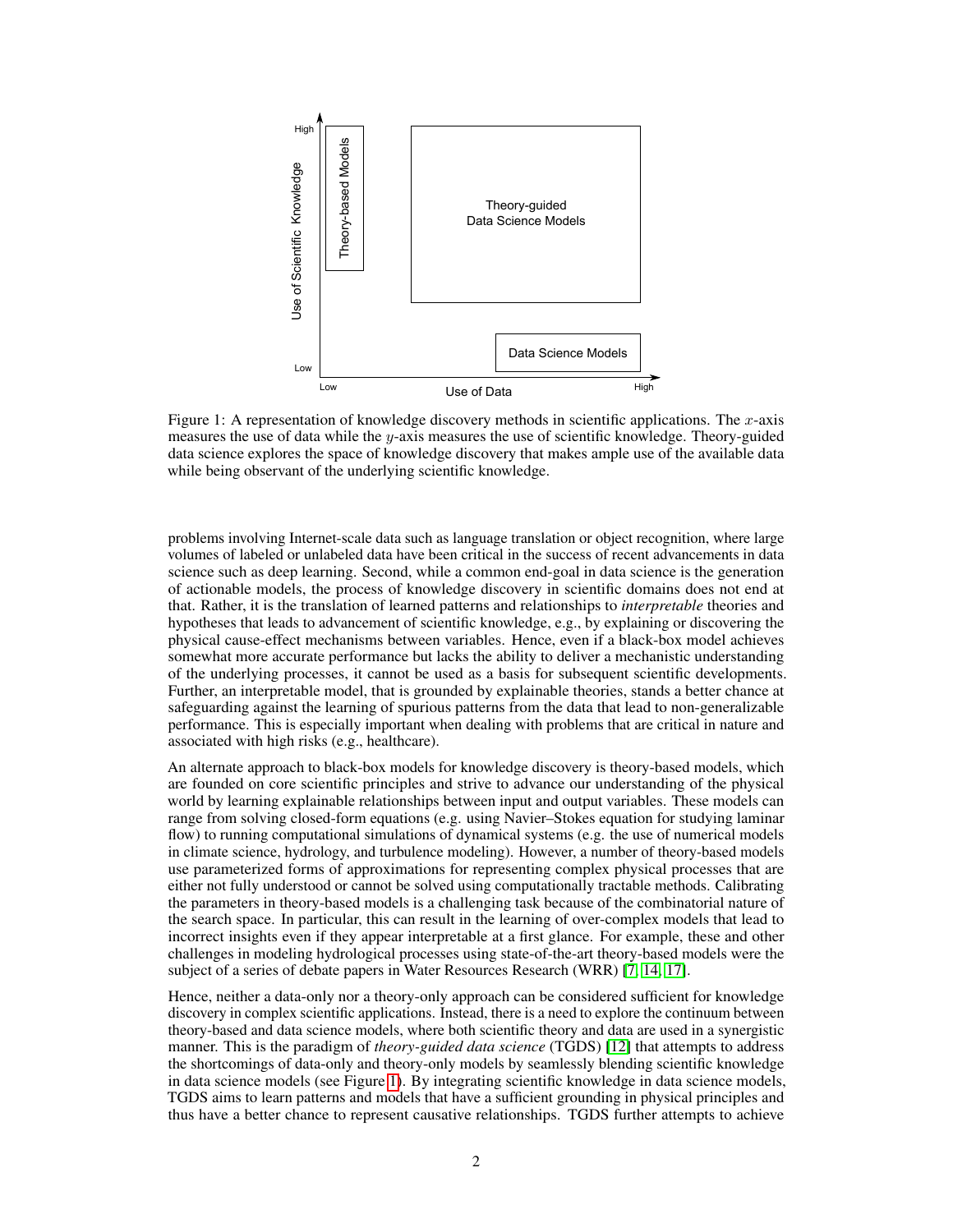better generalizability than models based purely on data by learning models that are consistent with scientific principles, termed as *physically consistent models*.

In this work, we discuss a novel framework that combines the power of deep learning with physicsbased models, termed as *physics-guided neural networks* (PGNN) [\[13\]](#page-4-6). Specifically, we discuss a novel class of physics-based learning objective for training neural networks, which ensures that the learned networks not only admit to lower errors on the training data set but also produce outputs that are consistent with our scientific understanding of the physical world.

## 2 Physics-guided Neural Network

The framework of physics-guided neural networks (PGNN) [\[13\]](#page-4-6) aims to integrate knowledge of physics in deep learning methods, to produce physically consistent outputs of neural networks. To illustrate the role of physical consistency in ensuring better generalization performance, consider the example of learning a neural network for a predictive learning problem using a limited supply of labeled samples. Ideally, we would like to learn a network that shows the best generalization performance over any unseen instance. Unfortunately, we can only observe the performance of a network on the available training set, which may not be truly representative of the true generalization performance (especially when the training size is small). In recognition of this fact, a number of learning frameworks have been explored to favor the selection of *simpler* models that may have lower accuracy on the training data (compared to more complex models) but are likely to have better generalization performance. This methodology, that builds on the well-known statistical principle of bias-variance trade-off [\[5\]](#page-3-9), can be described using Figure [2.](#page-2-0)



<span id="page-2-0"></span>Figure 2: Scientific knowledge can help in reducing the model variance by removing physically inconsistent solutions, without likely affecting their bias.

Figure [2](#page-2-0) shows an abstract representation of a succession of neural network families with varying levels of complexity (shown as curved lines), where  $\mathcal{M}_1$  represents the set of least complex networks (with small number of hidden nodes) while  $\mathcal{M}_3$  contains highly complex networks (with large of hidden nodes). Every point on the curved lines represents a neural network that a learning algorithm can arrive at, given a particular realization of training instances. The *true* relationship between the input and output variables is depicted as a star in Figure [2.](#page-2-0) We can observe that the learned models belonging to  $\mathcal{M}_3$ , on average, are quite close to the true relationship. However, even a small change in the training set can bring about large changes in the learned models of  $\mathcal{M}_3$ . Hence,  $\mathcal{M}_3$  shows low *bias* but high *variance*. On the other hand, models belonging to  $\mathcal{M}_1$  are quite robust to changes in the training set and thus show low variance. However,  $\mathcal{M}_1$  shows high bias as its models are generally farther away from the true relationship as compared to models of  $\mathcal{M}_3$ . It is the trade-off between reducing bias and variance that is at the heart of a number of machine learning algorithms [\[19,](#page-4-7) [5,](#page-3-9) [20\]](#page-4-8).

In scientific applications, there is another source of information that can be used to ensure the selection of generalizable models, which is the available scientific knowledge. By pruning candidate neural networks that are inconsistent with known scientific principles (shown as shaded regions in Figure [2\)](#page-2-0), we can significantly reduce the variance of models without likely affecting their bias. A learning algorithm can then be focused on the space of physically consistent models, leading to generalizable and scientifically interpretable models. Hence, one of the overarching visions of TGDS is to include physical *consistency* as a critical component of model performance along with training accuracy and model complexity. This can be summarized in a simple way by the following revised objective of model performance in TGDS:

Performance  $\propto$  Accuracy + Simplicity + Consistency.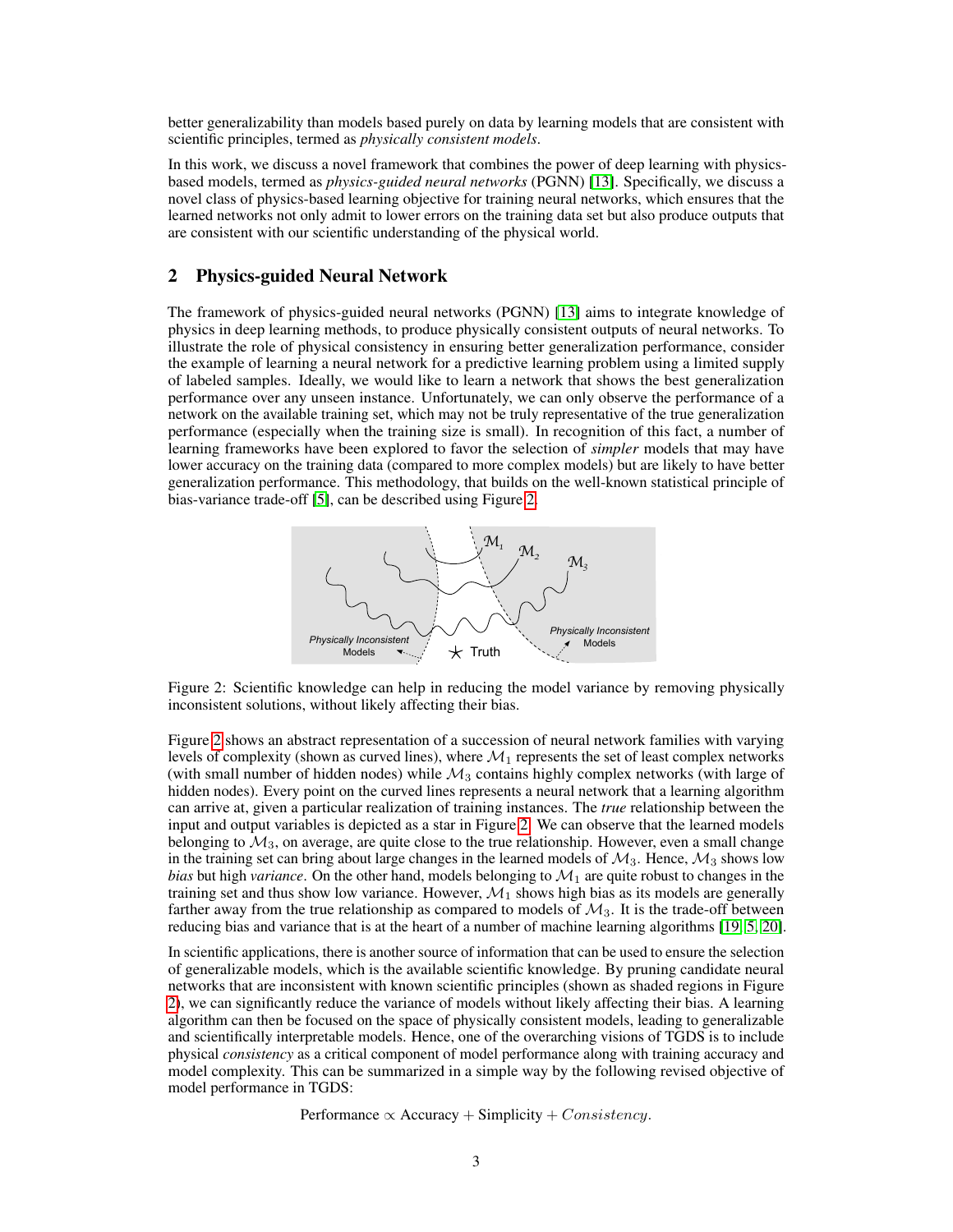There are various ways of introducing physical consistency in deep learning methods, in different forms and capacities. First, scientific knowledge can be used in the design of neural network architecture to restrict the space of models to physically consistent solutions, e.g., in the selection of activation function or the pattern of connections among the layers. Second, we can also guide a neural network learning algorithm to focus on physically consistent solutions, e.g., by initializing the model with physically meaningful parameters, by encoding scientific knowledge as probabilistic relationships, by using domain-guided constraints, or with the help of regularization terms or loss functions inspired by our physical understanding. Third, the outputs of a neural network can also be refined using available scientific knowledge, by using pruning or post-processing methods.

In our recent work [\[13\]](#page-4-6), we demonstrate an application of PGNN for modeling the temperature of water in lakes. For this problem, a number of physics-based models have been developed that involve parameters (e.g., parameters related to vertical mixing, wind energy inputs, and water clarity) whose values can be set to default values or custom-calibrated for each lake if some training data is available. Because this step of custom-calibrating is both labor- and computation-intensive, there is a trade-off between increasing the accuracy of the model and expanding the feasability of study to a large number of lakes. In our work, we used the simulation outputs of a physics-based model, namely General Lake Model (GLM) [\[9\]](#page-3-10), as input variables in the neural network framework to construct hybrid-physics-data models. We further explored a novel class of physics-based loss functions that exploit the physical relationships between the temperature estimates produced by the neural network with other physical variables such as density of water at varying depths in the lake. The resultant PGNN model shows improved generalization performance than both the black-box neural network model (that is agnostic to the underlying physics) as well the state-of-the-art physics-based model (that does not make effective use of the available data). The PGNN model additionally produces physically meaningful results that can be used as inputs in other models of lake properties such as water quality, thus resulting in advancement of scientific discovery.

#### References

- <span id="page-3-6"></span>[1] C. Anderson. The end of theory. *Wired magazine*, 16(7):16–07, 2008.
- <span id="page-3-0"></span>[2] G. Bell, T. Hey, and A. Szalay. Beyond the data deluge. *Science*, 323(5919):1297–1298, 2009.
- <span id="page-3-7"></span>[3] P. M. Caldwell, C. S. Bretherton, M. D. Zelinka, S. A. Klein, B. D. Santer, and B. M. Sanderson. Statistical significance of climate sensitivity predictors obtained by data mining. *Geophysical Research Letters*, 41(5):1803–1808, 2014.
- <span id="page-3-1"></span>[4] Economist. The data deluge. *Special Supplement*, 2010.
- <span id="page-3-9"></span>[5] J. Friedman, T. Hastie, and R. Tibshirani. *The elements of statistical learning*, volume 1. Springer series in statistics Springer, Berlin, 2001.
- <span id="page-3-4"></span>[6] D. Graham-Rowe, D. Goldston, C. Doctorow, M. Waldrop, C. Lynch, F. Frankel, R. Reid, S. Nelson, D. Howe, S. Rhee, et al. Big data: science in the petabyte era. *Nature*, 455(7209):8– 9, 2008.
- <span id="page-3-8"></span>[7] H. V. Gupta and G. S. Nearing. Debates—the future of hydrological sciences: A (common) path forward? using models and data to learn: A systems theoretic perspective on the future of hydrological science. *Water Resources Research*, 50(6):5351–5359, 2014.
- <span id="page-3-3"></span>[8] A. Halevy, P. Norvig, and F. Pereira. The unreasonable effectiveness of data. *Intelligent Systems, IEEE*, 24(2):8–12, 2009.
- <span id="page-3-10"></span>[9] M. Hipsey, L. Bruce, and D. Hamilton. Glm—general lake model: Model overview and user information. *Perth (Australia): University of Western Australia Technical Manual*, 2014.
- <span id="page-3-2"></span>[10] M. James, C. Michael, B. Brad, B. Jacques, D. Richard, R. Charles, and H. Angela. Big data: The next frontier for innovation, competition, and productivity. *The McKinsey Global Institute*, 2011.
- <span id="page-3-5"></span>[11] T. Jonathan, A. Gerald, et al. Special issue: dealing with data. *Science*, 331(6018):639–806, 2011.